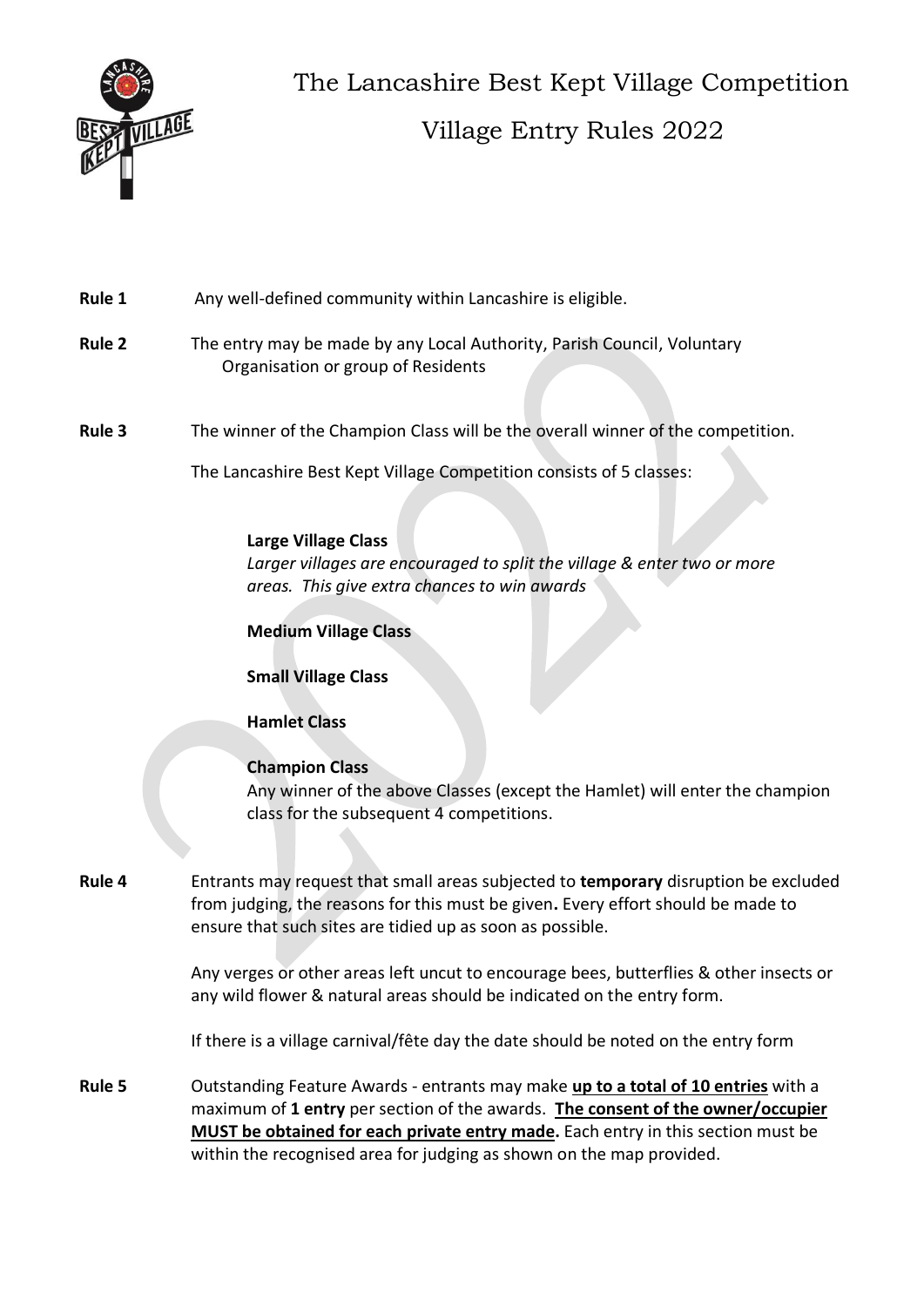| Rule 6  | All entries will be assessed from the road or where there is safe free public access.                                                                                                                                                                                                                                                                                                                                                                                                                                 |
|---------|-----------------------------------------------------------------------------------------------------------------------------------------------------------------------------------------------------------------------------------------------------------------------------------------------------------------------------------------------------------------------------------------------------------------------------------------------------------------------------------------------------------------------|
| Rule 7  | Each village entry must be made on a separate entry form and be accompanied by the<br>appropriate fee.                                                                                                                                                                                                                                                                                                                                                                                                                |
| Rule 8  | A large-scale map of maximum size A4 clearly defining the area to be judged must<br>accompany each entry.<br>This map may be a hand drawn one, showing the main roads, which doesn't need to<br>be to scale. The map must show<br>1) the main roads<br>2) the Outstanding Features which have been entered<br>3) the Whole villages features as indicated on the entry sheet.<br>Copies of Ordnance Survey maps are not useful unless large scale and annotated.<br>Google maps must not be used as they do not copy. |
| Rule 9  | Entries may not be accepted after the closing date stated on the application form.                                                                                                                                                                                                                                                                                                                                                                                                                                    |
| Rule 10 | The Committee reserves the right to review the first-round scores.                                                                                                                                                                                                                                                                                                                                                                                                                                                    |

# **AWARDS**

## **1) Whole Village Awards**

The winners of the Hamlets, Small, Medium, Large Villages and the Champion Class Villages will receive a framed certificate and a plaque showing the name of the village, the village class and the year of the competition. The certificates and plaques can be retained and displayed within the village for as long as they wish.

The winner of the Champion Class will also receive a trophy donated by the sponsor, the Lancashire Association of Local Councils. The trophy will be held for one year and must be returned to the Secretary in August of the following year.

The runners up in each of the village classes will receive a framed certificate that can be retained and displayed within the village for as long as they wish.

Highly Commended or Commended certificates may be awarded to villages in any class at the discretion of the Committee.

A framed certificate can be awarded to the Best First Time Entry, which is for a village that has never entered the competition before or has not entered in the last 10 years. The best one will be the one that scores the highest marks in the First Round of Judging regardless of the village class.

*The Committee reserves the right to withhold any award should the standard of entries not be considered high enough. The decision of the invited Finals Judge shall be adhered to.*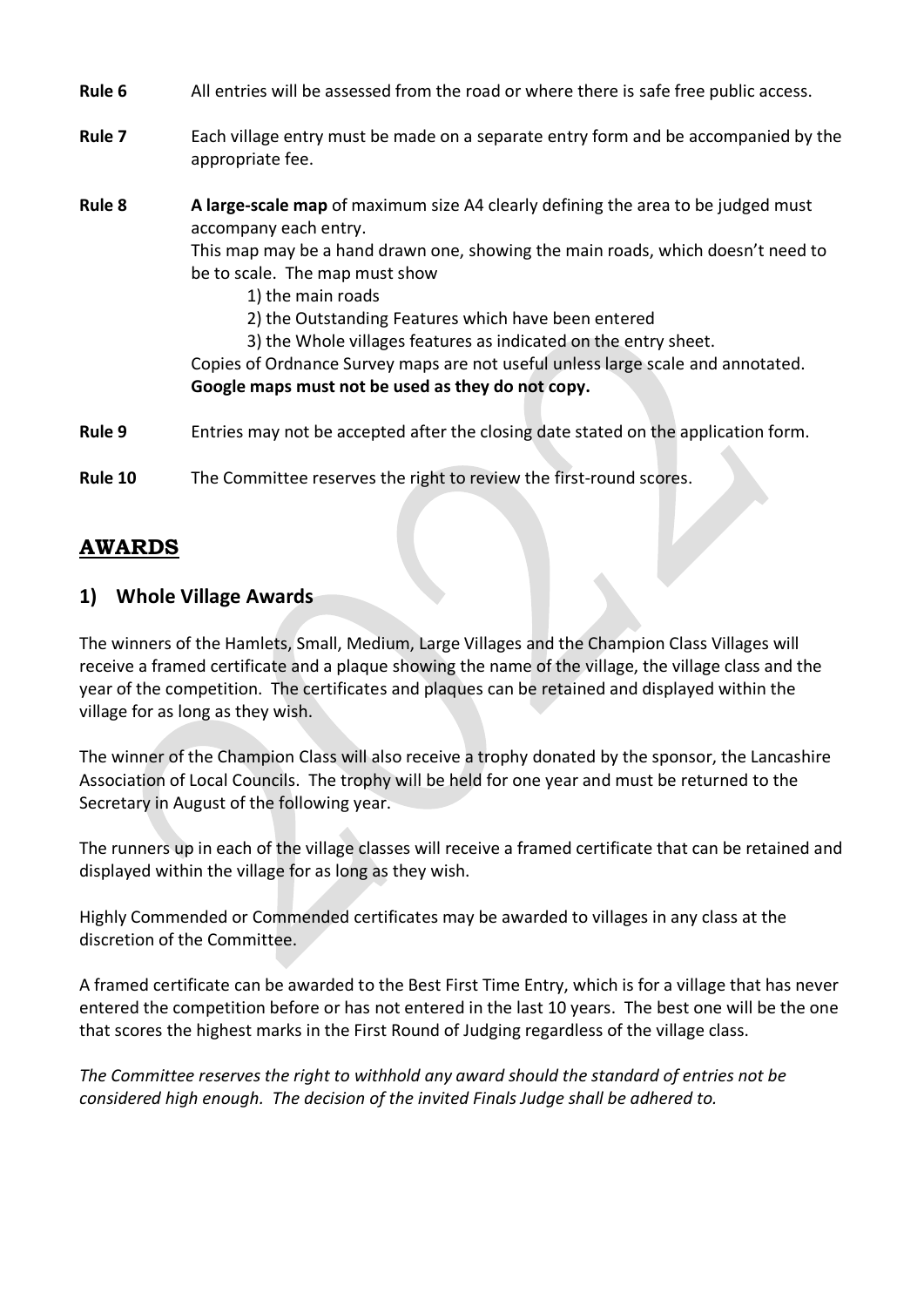## **2) Outstanding Features Awards**

These are open to any village entering the main competition and can be used as an incentive to persuade more villages to enter into the spirit of the Competition.

### **Please remember that these should only be entered if it is an outstanding feature of your village.**

The winners of any of the Outstanding Features will receive a framed certificate they can retain and display for as long as they wish.

The Committee may award a Runner up, Highly Commended or Commended certificate where appropriate.

Joint awards may be given where there is little difference between two or more entries.

*The Committee reserves the right to withhold any award should the standard of entries not be considered high enough.*

## Sections Available

## **1 Place of worship & grounds**

The condition of the outside of the buildings, all surrounding grounds, paths, car parks, fencing and notice boards will be judged. The interior of any place of worship will not be judged.

## **2 School & grounds (including Children's Nurseries)**

The judges will assess the exterior of the building and associated grounds and play areas.

## **3 Village pub or inn / restaurant** (primarily for food and drink)

The judges will assess the building, car park, beer garden, Children's play area, plant/floral decoration and signage.

#### **4 Hotel/Guest House** (primarily for guest accommodation)

The judges will assess the building, grounds, car park, plant/floral decoration and signage.

## **5 Public Hall, Community Centre, Institute, Library, Health Centre, Youth Centre**

Any building where members of the community meet, such as village halls, youth clubs, W.I. halls, scout and guide huts, church halls, libraries, health centres. The judges will assess the exterior of the building and the associated grounds and car parks.

## **6 Public playing field/sports ground**

Open spaces, used by the general public for recreation purposes, which can include football and cricket pitches, tennis courts etc. The judges will assess the general condition of the field and any equipment present on the field including safety. Boundary fences, hedges, buildings & seats will also be judged.

## **7 Children's Play Area**

Any area containing play equipment for use by children. The judges will assess the variety of equipment, safety, condition, boundary fences, seats & bins etc.

#### **8 Industrial or commercial premises**

This section also includes garages with repair facilities and filling stations but not a shop. Single small businesses only – a holiday home site or business park/complex may not be entered. The judges will assess the building, grounds, railings & signage.